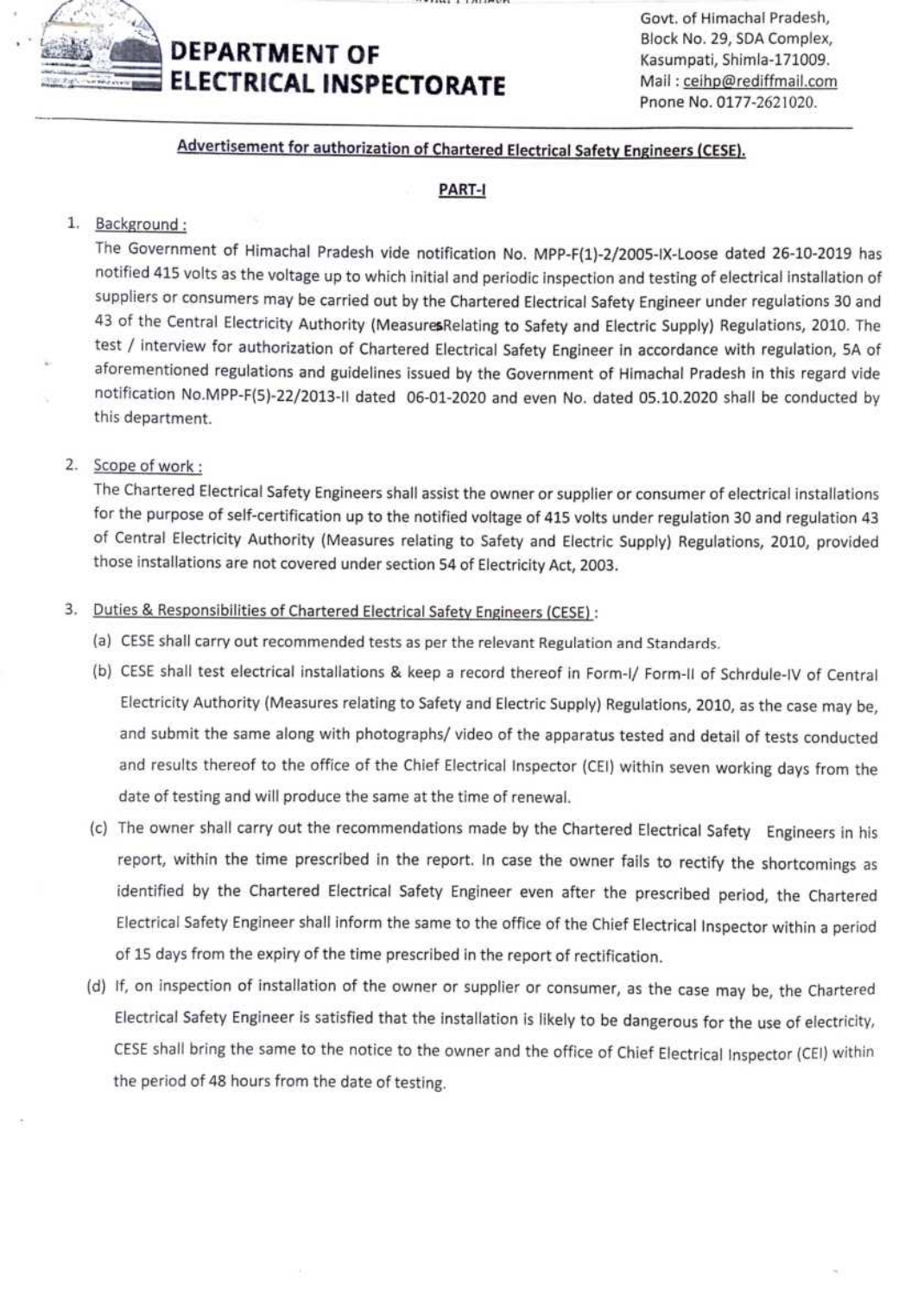# 4. Essential Qualification

 $x^2 - 34$ 

札

- The eligibility criterion for authorization of Chartered Electrical Safety Engineers is as under:
- (@) Degree in Electrical Engineering with at least five years experience in operation and maintenance of electrical installations and also have the knowledge of the works related to observance of electrical safety regulations or Diploma in Electrical Engineering with at least ten years of experience in operation and maintenance of electrical installations and also have the knowledge of the works related to observance of electrical safety regulations.
- (6) Retired Chief Electrical Inspector/ Electrical Inspector who were already notified by Government of Himachal Pradesh shall be exempted from prescribed test/ interview conducted by the Department of Electrical Inspectorate, Himachal Pradesh and would be eligible to become Chartered Electrical Safety Engineer. However they have to apply for grant for authorization in FORM-I along with the copy of notification of their appointment as Chief Electrical Inspector/ Electrical Inspector.

# 5. Pre-requisites for authorization of Chartered Electrical Safety Engineer:

- (a) The applicant shall not hold any post in Govt. /Semi Govt. /PsUs or associated with any organizations which directly or indirectly influence the working of Chartered Electrical Safety Engineers.
- (6) Applicant shall not posses any electrical contractor's licence issued by the Government. In case he/she already possesses such licence, same shall have to be surrendered before receiving the authorization of Chartered Electrical Safety Engineer. Supervisor holding Certificate of Competency and Wireman's permit holder employed by the licensed electrical contractor shall not be eligible for authorization of Chartered Electrical Safety Engineers.
- (c) Applicant shall have the knowledge of Central Electricity Authority (Measures relating to Safety and Electric Supply) Regulations, 2010 and other relevant Act and Regulations related to electricity supply.

#### 6. Submission of Applications:

Application form can be downloaded from the website http://ei.hp.gov.in/page/exam-related-notices, Intended applicant shall make an application in the Form-I accompanied by the following self attested documents:

- (a) Three recent passport size coloured photographs having white background showing complete face of the applicant.
- (b) Photocopy of PAN card.
- (c) Any of the photo identity proof of the applicant such as passport/ Driving License / Aadhar Card.
- (d) Proof of address such as telephone bill / Electricity bill / Bank Passbook / Driving License / Aadhar Card / Pass port or an affidavit sworn before the Notary.
- (e) Copies of educational qualification and proof of date of birth.
- (6) Proof of work experience along with appointment order and GPF/EPF details.
- (e) Three specimen signature duly attested by Gazetted officer.
- (h) Fee amounting to Rs. 2000/-(Rupees two thousand only) non-refundable, deposited in the head of account 0043-Taxes and Duties on Electricity

800-Other Receipts

01-Misc. Receipts

DDO Code: 077 for Capital Treasury, Shimla and 950 for other than Capital treasury. The original copy of challan be enclosed with the application form.

(i) Three Nos. self addressed envelope of size 25x12cm duly stamped one of Rs 37/- and remaining of Rs. 10/- be enclosed with the application form.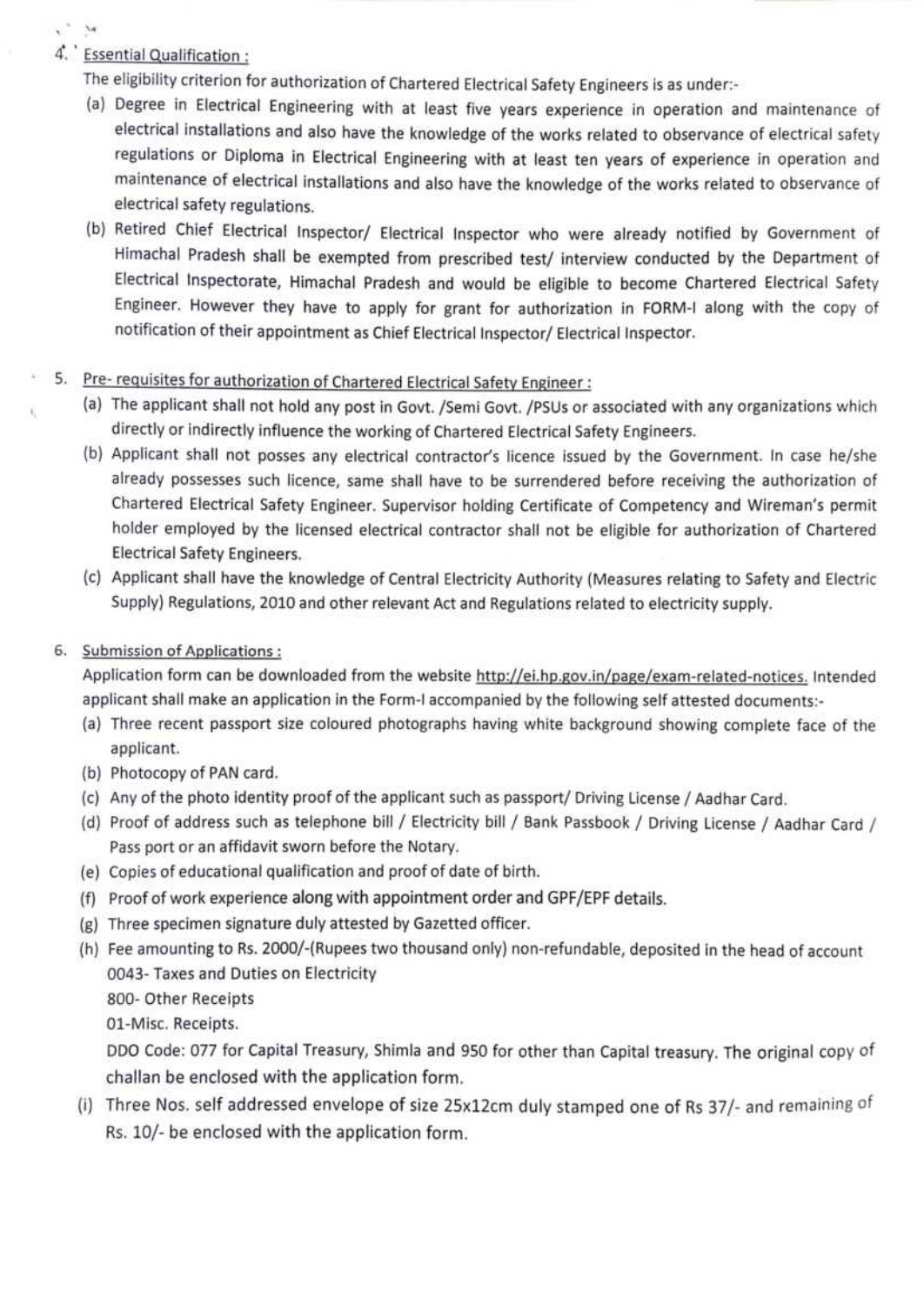The duly filled application form and requisite documents shall be sent to below mentioned address:

The Chief Electrical Inspector, Himachal Pradesh, Block No. 29, S.D.A. Complex, Kasumpati, Shimla, Himachal Pradesh-171009

The last date of submission of filled application form is 15<sup>th</sup> December, 2020 before 5:00 PM.

### 7. Selection Procedure:

¥

The applications will be scrutinized based on their experience in operation and maintenance of electrical installations and educational background. The shortlisted candidates will be called for test/ interview and verifica

Note: Applicants are required to produce original certificates during the test / interview to be conducted by the office of Chief Electrical Inspector. If any document or fact mentioned in the application found to be incorrect/ counterfeit then his application shall be rejected.

Chief Electrical Inspector, Block No. 29, S.D.A. Complex Kasumpati, Shimla-171009.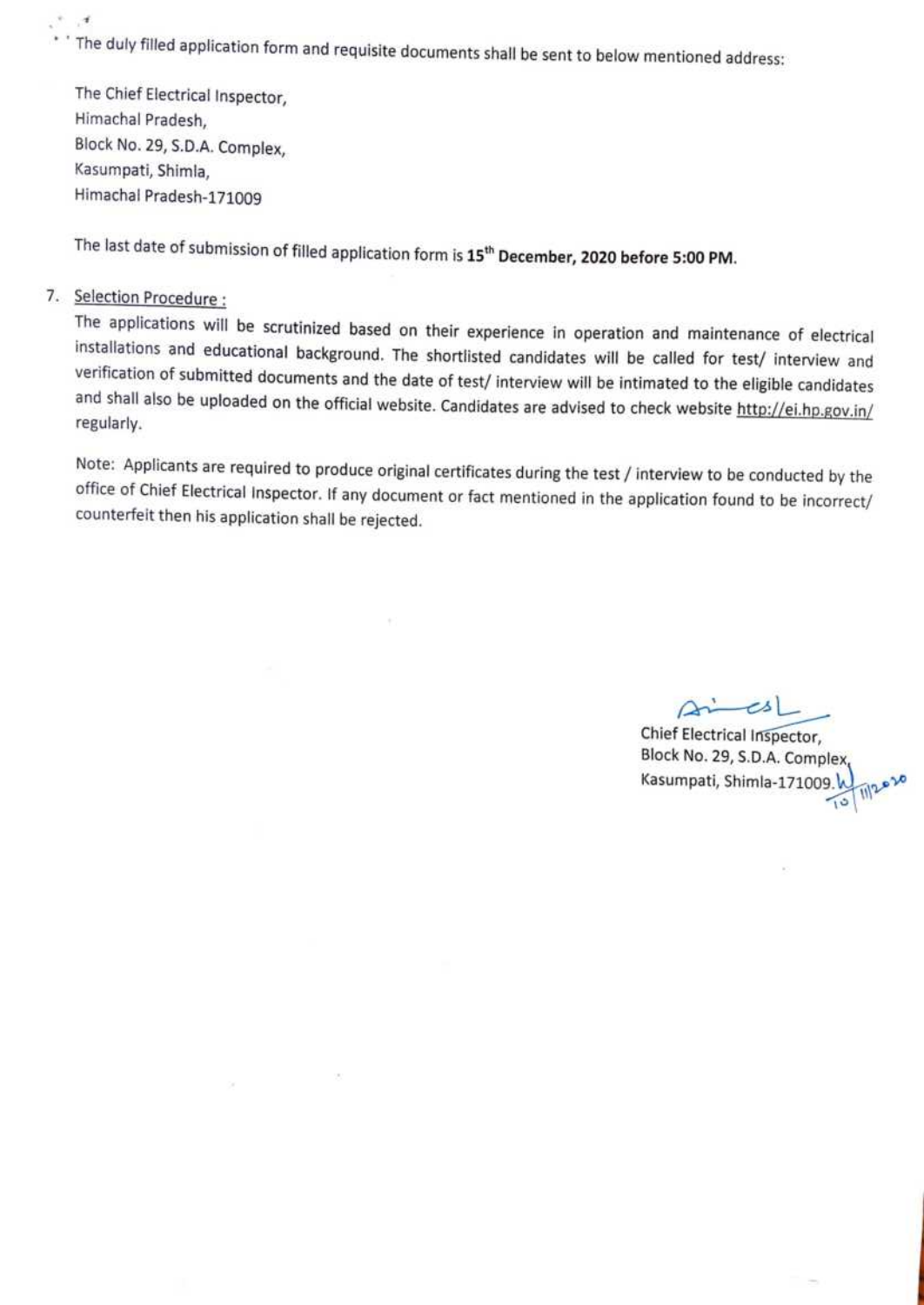# FORM-I

# (See guideline 4(1).)

# Application for grant of authorization as Chartered Electrical Safety Engineer under guideline 4(1).

 $\epsilon_{\rm eff}^{\rm eff}$  (  $^2$ 

| Name of Applicant:<br>$\mathbf{1}$ |                                                           |
|------------------------------------|-----------------------------------------------------------|
| Father's Name:<br>2                | self<br>attested<br>photograph having<br>white background |
| Date of Birth:<br>3                |                                                           |
| Permanent Address:<br>4            |                                                           |
|                                    |                                                           |

| 5 | Address of Registered office<br>in Himachal Pradesh: |  |
|---|------------------------------------------------------|--|
|   |                                                      |  |
| 6 | <b>Educational Qualification:</b>                    |  |

|--|

| Particulars of fee deposited: | Challan No. | Date<br><b>CAMP CAMPAIGN</b> | Amount | Name of Treasury |
|-------------------------------|-------------|------------------------------|--------|------------------|
|                               |             |                              |        |                  |

Signature of applicant

Mobile No.

Email ID: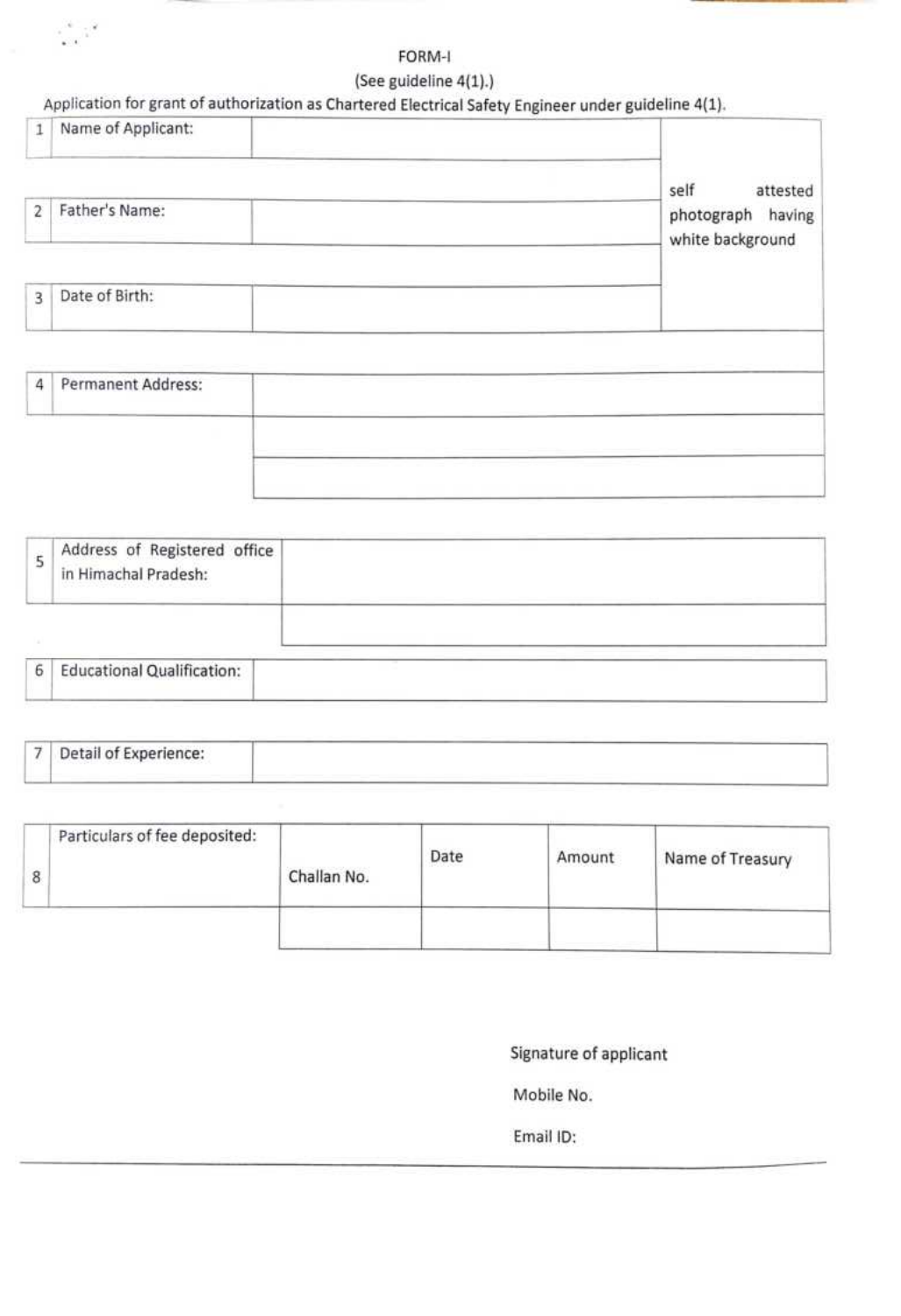#### PART-I

### For information of the applicants who have qualified the prescribed test/ interview and likely to be authorized as Chartered Electrical Safety Engineers:

- 1) Chief Electrical Inspector shall grant the authorization to the intending Chartered Electrical Safety Engineers for a period of three years in Form-II who have successfully qualified the prescribed test/interview subject to fulfillment of the conditions specified below:
	- (a) He must have to pay the requisite fee of Rs. 10000/-(Rupees ten thousand only) by way of treasury challan in the head of account

0043-Taxes and Duties on Electricity

800-Other Receipts

 $\mathcal{L}^{\text{max}}$ 

01- Misc. Receipts

DDO Code: 077 for Capital Treasury, Shimla and 950 for other than Capital treasury.

- (b) He should have registered office in Himachal Pradesh.
- (C) He must have testing instruments in his possession as specified in Annexure-1 and shall be produced in the office along with original cash memo/bills thereof for verification.
- 2) The application for renewal of authorization shall be made as per the Form-1ll along with earlier authorization certificate before the expiry of 30 days of earlier granted authorization and shall be renewed subject to his performance as Chartered Electrical Safety Engineer.
- 3) After due date for renewal, one month notice shall be issued to those Chartered Electrical Safety Engineer who fails to renew their authorization. During the notice period, Chartered Electrical Safety Engineer shall be liable to pay Rs 100/-(Rupees one hundred only) per day as penalty.

# 4) Fees and levy charges of Chartered Electrical Safety Engineer:

- (a) Testing of electrical installation in a single premise up to notified voltage under Regulation 43 of Central Electricity Authority (Measures relating to Safety and Electric Supply) Regulations, 2010, is Rs. 5000/-<br>(Rupees five thousand only).
- (b) Periodic Testing of electrical installation in a single premise up to notified voltage under Regulation 30 of Central Electricity Authority (Measures relating to Safety and Electric Supply) Regulations, 2010, is Rs. 30

Fees to be levied by the Chartered Electrical Safety Engineer from the Utilities shall be received in the modes<br>other than cash.

- 5) Others terms and conditions
	- (a) It shall be responsibility of owner of the installation to maintain and operate the installation in the condition free from danger and as recommended by the manufacturer/ Chief Electrical Inspector/ Chartered Electrical Safety Engineer or by the relevant codes of practice of the "Bureau of Indian Standards". Chartered Electrical Safety Engineer shall issue recommendation for safe operation and maintenance or tie installation and ensure the compliance of the same.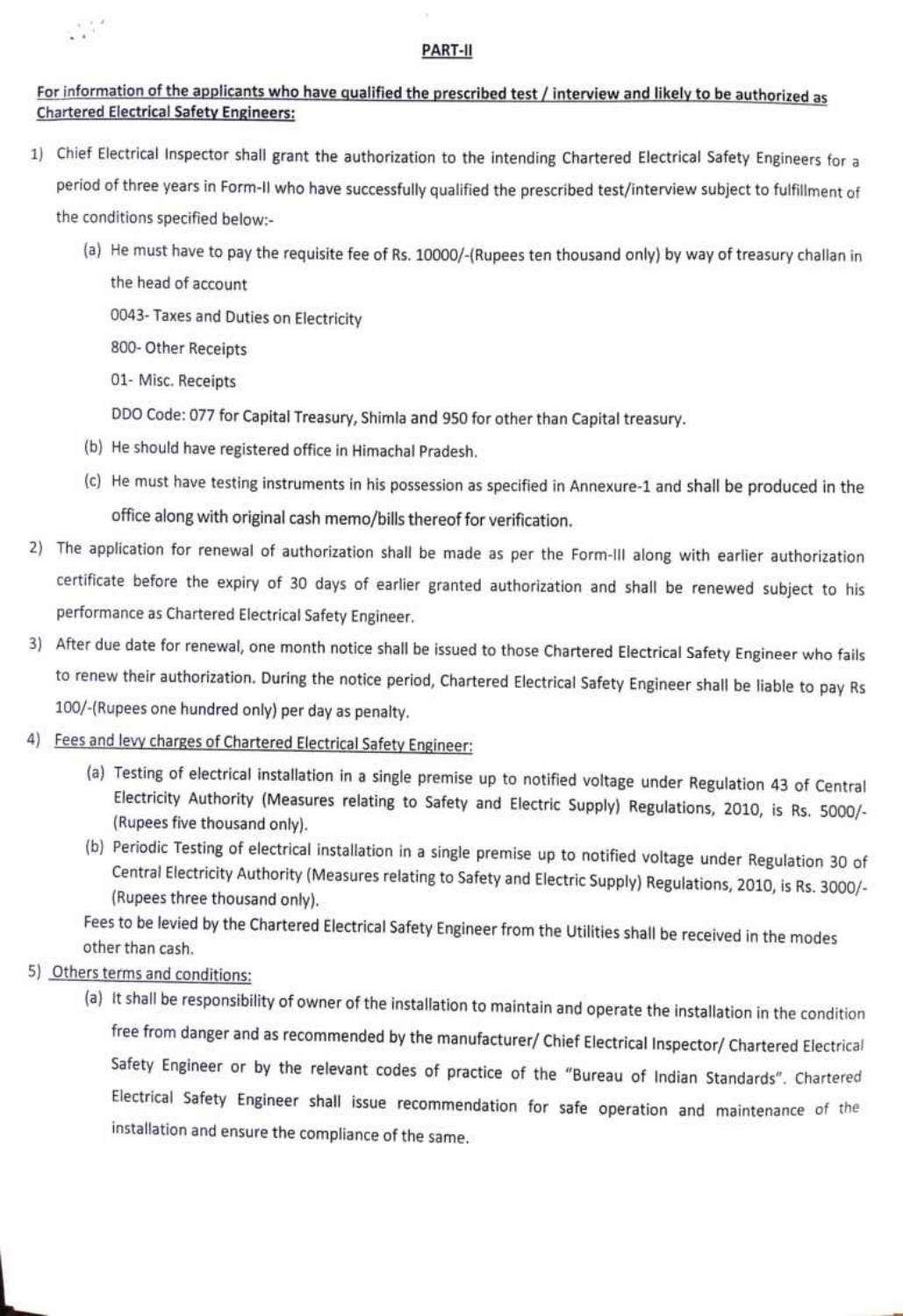- (b) The authorization of a Chartered Electrical Safety Engineer shall be liable to be suspended or cancelled by the Chief Electrical Inspector, if he/she is found to be indulging in willful negligence, malpractices, misuse or any other activities affecting directly and in-directly the safety of electrical installations. However, no such authorization shall be suspended/ cancelled unless an opportunity of being heard is given to the concerned Chartered Electrical Safety Engineer.
- (c) The authorization of a Chartered Electrical Safety Engineer shall be initially for the period of three years at the time of registration and the authorization shall be extended for a period of additional two years at a time by the office of the Chief Electrical Inspector based on the performances of Chartered Electrical Safety Engineer. However, the authorization will cease automatically on his/her attaining the age of 65 Years.
- (d) In case of any dispute arising between Chartered Electrical Safety Engineer and owner or supplier or consumer on the inspection, the decision of the Electrical Inspector shall prevail.
- (e) Any electrical installation which have been checked/ tested by the Chartered Electrical Safety Engineers can be inspected / revisited by the Chief Electrical Inspector in case he/ she is not satisfied with the check/ testing carried out by Chartered Electrical Safety Engineers.
- (f) The testing equipment (as mentioned in Annexure-1)used by the Chartered Electrical Safety Engineer shall be calibrated at any National Accreditation Board for Testing and calibration Laboratories at least once in every two years and shall be submitted at the time of renewal of his authorization.
- (s) Retired person fulfilling the eligibility conditions can also apply for authorization as Chartered Electrical Safety Engineer.

Chief Electrical Inspector, Block No. 29, S.D.A. Complex Kasumpati, Shimla-171009.  $\sqrt{\frac{1}{10}}$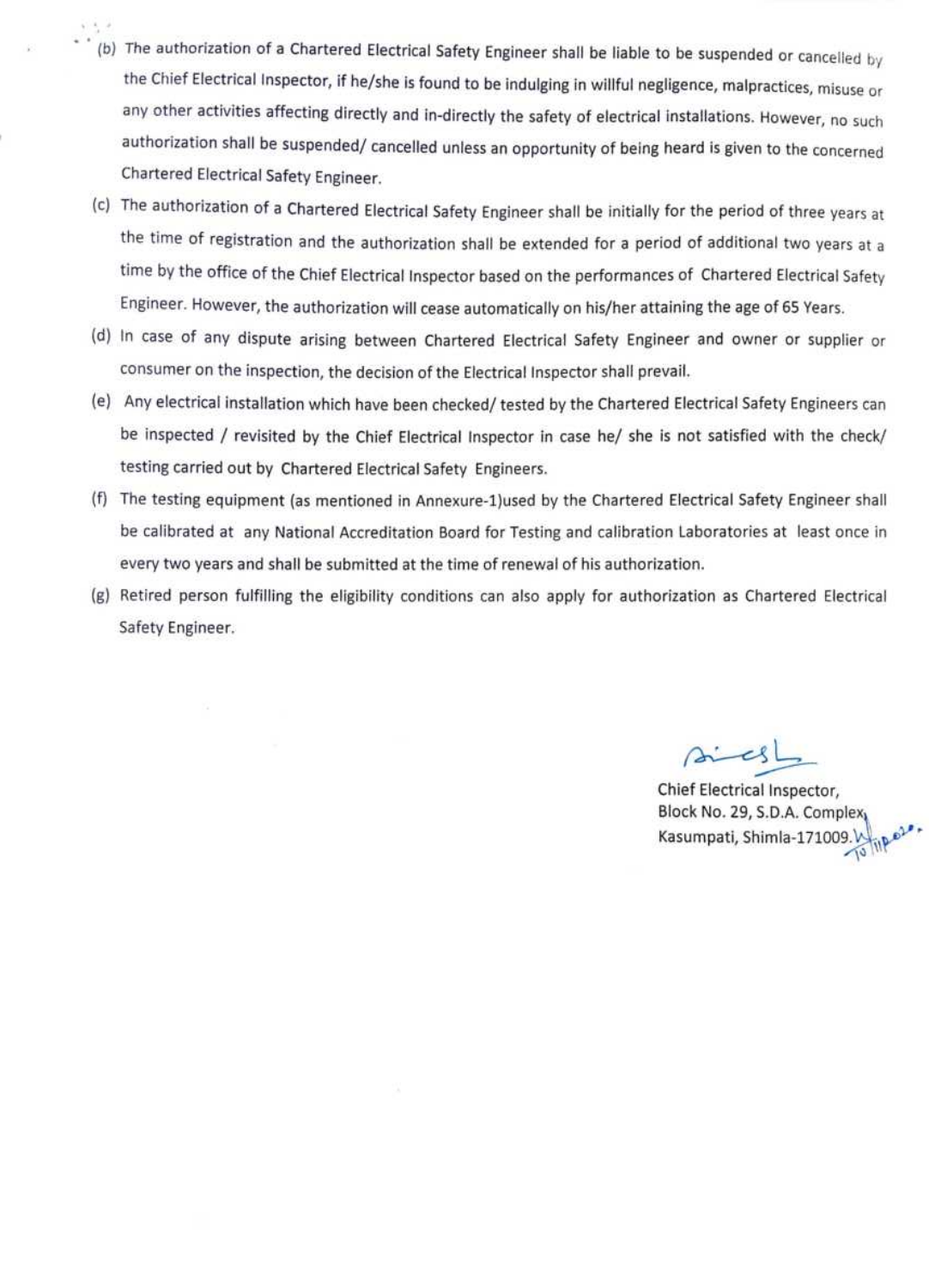#### Annexure-I

#### (See guideline 4(12)(c)

Basic Testing Equipments

- 01. Voltmeter: use to measure the potential difference occurs any equipment/ electrical apparatus.
- 02. Ammeter: an instrument for measuring electric current in amperes.
- 03. Multimeter: A multimeter can measure voltage, current, and resistance.
- 04. Meggar and Earth Insulation Tester: an instrument for measuring the resistance of electrical insulation.
- 05. Line Tester.

 $\mathcal{L}^{\mathcal{L}^{\mathcal{L}^{\mathcal{L}^{\mathcal{L}}}}}_{\bullet}$ 

- 06. Tong-tester: An electrical meter with integral AC current clamp is known as a clamp meter, clamp-on ammeter or tong tester.
- 07. Safety Helmet: It should be available as per Indian standard (IS: 2925).
- 08. Safety Belt: It should be available as per Indian standard (1S: 2521).
- 09. Safety Shoes: It should be available as per Indian standard.
- 10. Hand Gloves: It should be available as Indian standard.
- 11. Other Necessary testing kits: as suggested by the office of the CEl.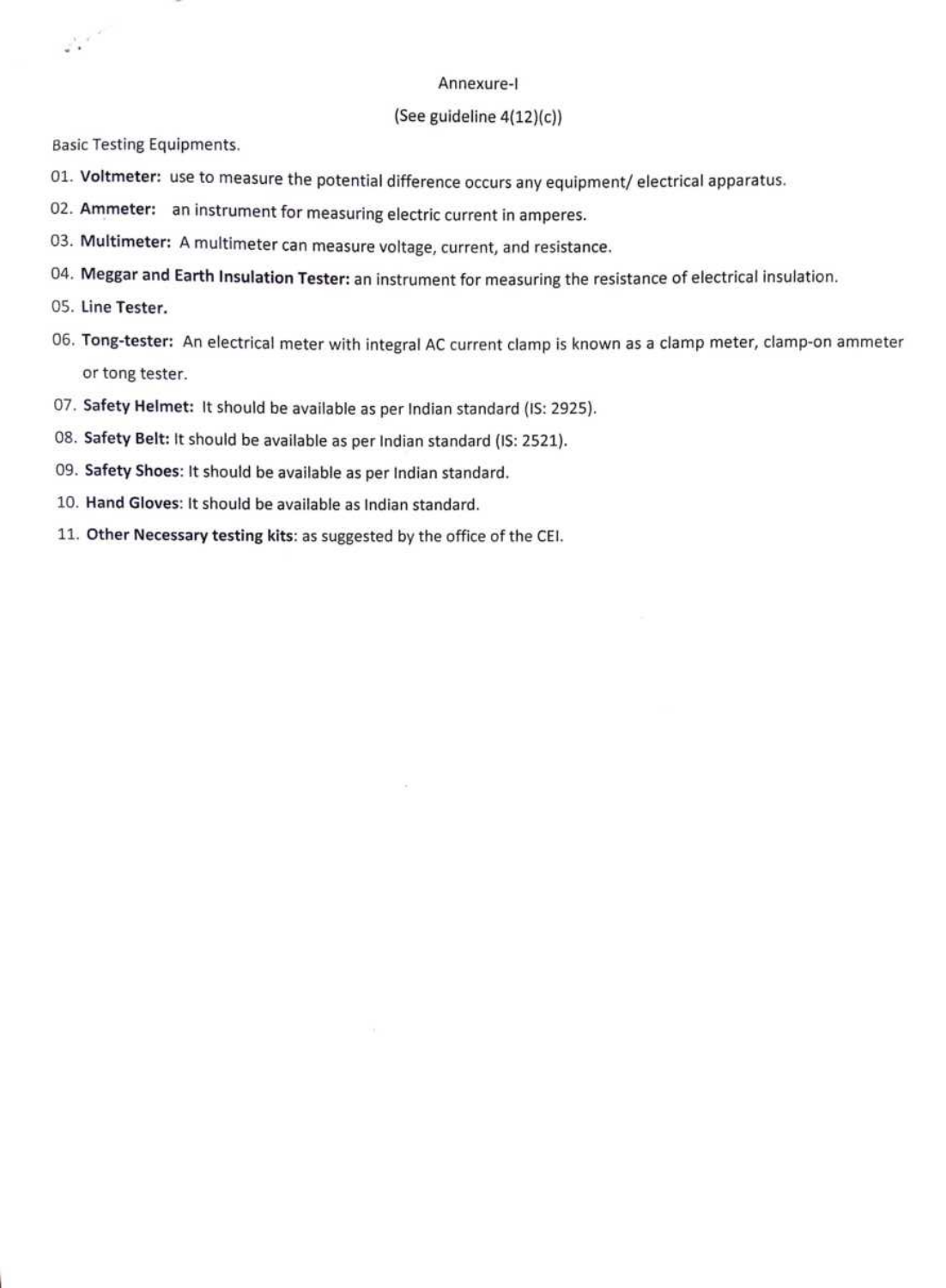

# FORM-II

(See guideline 4(2).)

# Certificate for Grant of Authorization to the Chartered Electrical Safety Engineer under guideline 4/21.

CESE No.

Certified that Sh./Smt. \_son/daughter of

Sh. resident of and the state of the state of the state of the state of the state of the state of the state of the state of the state of the state of the state of the state of the state of the state of the state of the sta

is hereby authorized as Chartered Electrical Safety Engineer for

the inspection of electrical installations upto and below the notified voltage in Himachal Pradesh under regulation, SA of the Central Electricity Authority (Measures relating to safety and Electric Supply) Regulation, 2010.

> Chief Electrical Inspector, Himachal Pradesh, Shimla-9

| Date of issue | Date of Expiry | Signature of issuing authority |
|---------------|----------------|--------------------------------|
|               |                |                                |
|               |                |                                |
|               |                | ×                              |
|               |                |                                |
|               |                | $\mathcal{L}$                  |
|               |                |                                |
|               |                |                                |
|               |                |                                |
|               |                | n.                             |
|               |                |                                |
|               |                |                                |
|               |                |                                |
|               |                |                                |
|               |                |                                |
|               |                |                                |
|               |                |                                |
|               |                |                                |
|               |                |                                |
|               |                |                                |
|               |                |                                |
|               |                |                                |

š